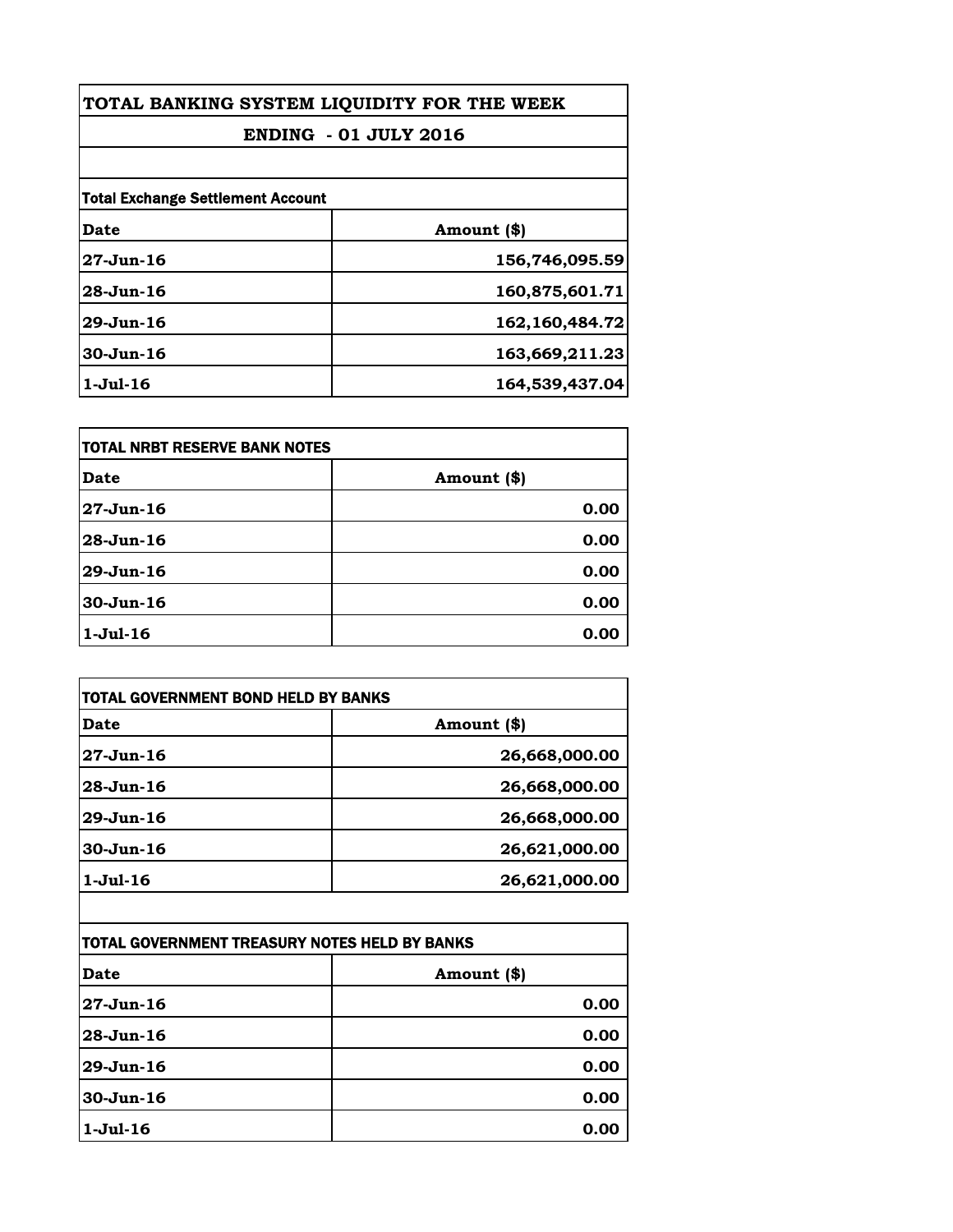| TOTAL BANKING SYSTEM LIQUIDITY FOR THE WEEK |                |
|---------------------------------------------|----------------|
| <b>ENDING - 08 JULY 2016</b>                |                |
|                                             |                |
| <b>Total Exchange Settlement Account</b>    |                |
| <b>Date</b>                                 | Amount (\$)    |
| $5-Jul-16$                                  | 164,742,977.39 |
| $6 -$ Jul $-16$                             | 164,820,445.60 |
| $7-Jul-16$                                  | 168,505,870.91 |
| $8-Jul-16$                                  | 172,043,143.62 |

| <b>TOTAL NRBT RESERVE BANK NOTES</b> |             |
|--------------------------------------|-------------|
| <b>Date</b>                          | Amount (\$) |
| $5-Jul-16$                           | 0.00        |
| $6 -$ Jul $-16$                      | 0.00        |
| 7-Jul-16                             | 0.00        |
| $8-Jul-16$                           | 0.00        |

| TOTAL GOVERNMENT BOND HELD BY BANKS |               |
|-------------------------------------|---------------|
| <b>Date</b>                         | Amount (\$)   |
| $5-Jul-16$                          | 26,621,000.00 |
| $6 -$ Jul $-16$                     | 26,621,000.00 |
| $7-Jul-16$                          | 26,621,000.00 |
| $8-Jul-16$                          | 26,621,000.00 |

| <b>TOTAL GOVERNMENT TREASURY NOTES HELD BY BANKS</b> |             |
|------------------------------------------------------|-------------|
| <b>Date</b>                                          | Amount (\$) |
| $5-Jul-16$                                           | 0.00        |
| $6 -$ Jul $-16$                                      | 0.00        |
| 7-Jul-16                                             | 0.00        |
| $8 - Jul - 16$                                       | 0.00        |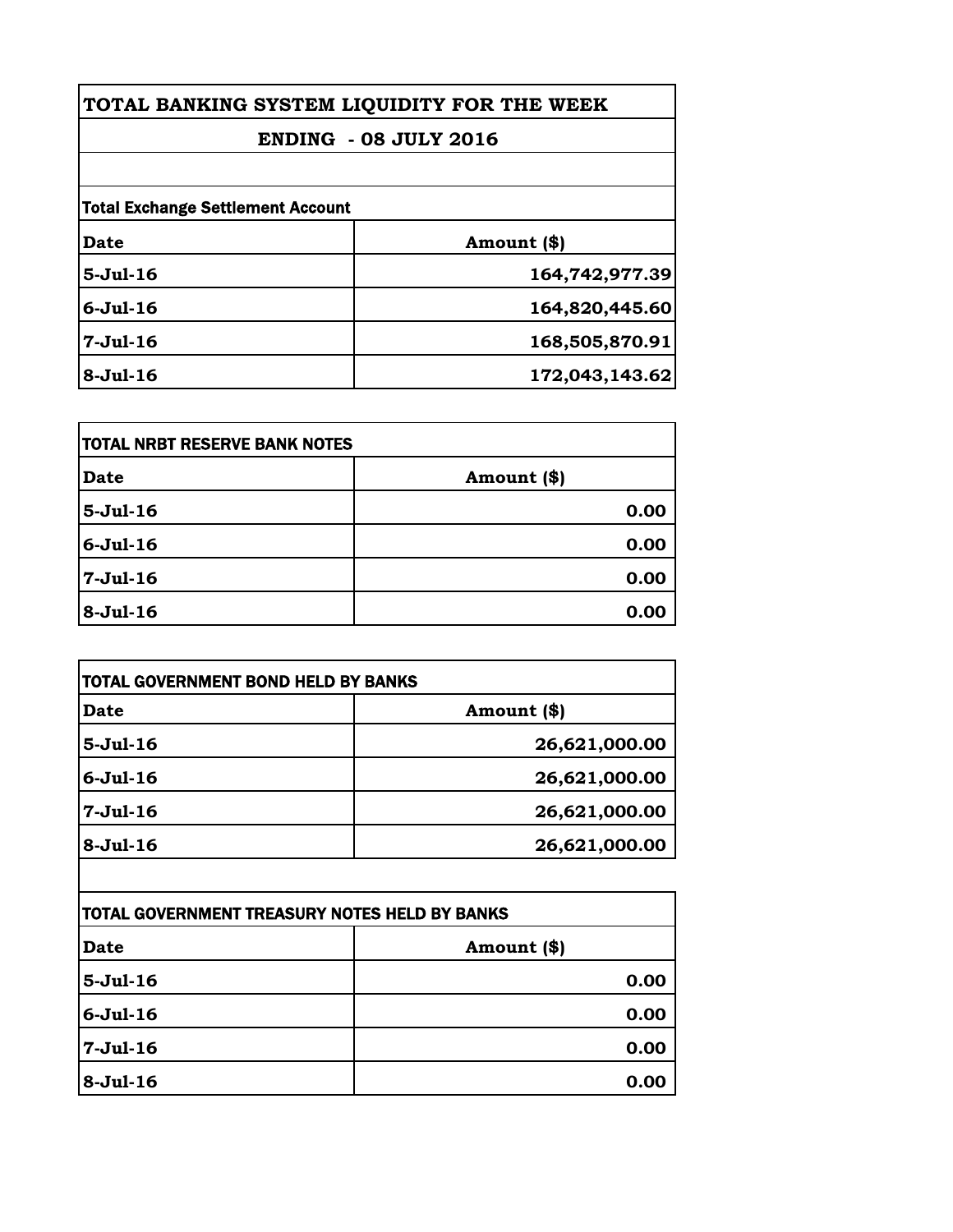## **TOTAL BANKING SYSTEM LIQUIDITY FOR THE WEEK**

## **ENDING - 15 JULY 2016**

| <b>Total Exchange Settlement Account</b> |                |
|------------------------------------------|----------------|
| Date                                     | Amount (\$)    |
| $11-Jul-16$                              | 172,740,936.37 |
| $12 -$ Jul-16                            | 175,282,602.05 |
| $13 - Jul - 16$                          | 173,519,928.49 |
| $14 -$ Jul $-16$                         | 173,722,865.92 |
| $15 -$ Jul $-16$                         | 173,448,187.41 |

| itotal NRBT RESERVE BANK NOTES |             |
|--------------------------------|-------------|
| <b>Date</b>                    | Amount (\$) |
| $11 -$ Jul $-16$               | 0.00        |
| 12-Jul-16                      | 0.00        |
| 13-Jul-16                      | 0.00        |
| 14-Jul-16                      | 0.00        |
| $15 -$ Jul $-16$               | 0.00        |

| Date             | Amount (\$)   |
|------------------|---------------|
| $11 -$ Jul $-16$ | 26,621,000.00 |
| $12$ -Jul- $16$  | 26,621,000.00 |
| $13 - Jul - 16$  | 26,621,000.00 |
| 14-Jul-16        | 26,621,000.00 |
| 15-Jul-16        | 26,621,000.00 |
|                  |               |

| <b>TOTAL GOVERNMENT TREASURY NOTES HELD BY BANKS</b> |             |
|------------------------------------------------------|-------------|
| Date                                                 | Amount (\$) |
| $11 -$ Jul $-16$                                     | 0.00        |
| $12 -$ Jul $-16$                                     | 0.00        |
| $13 - Jul - 16$                                      | 0.00        |
| 14-Jul-16                                            | 0.00        |
| $15 -$ Jul $-16$                                     | 0.00        |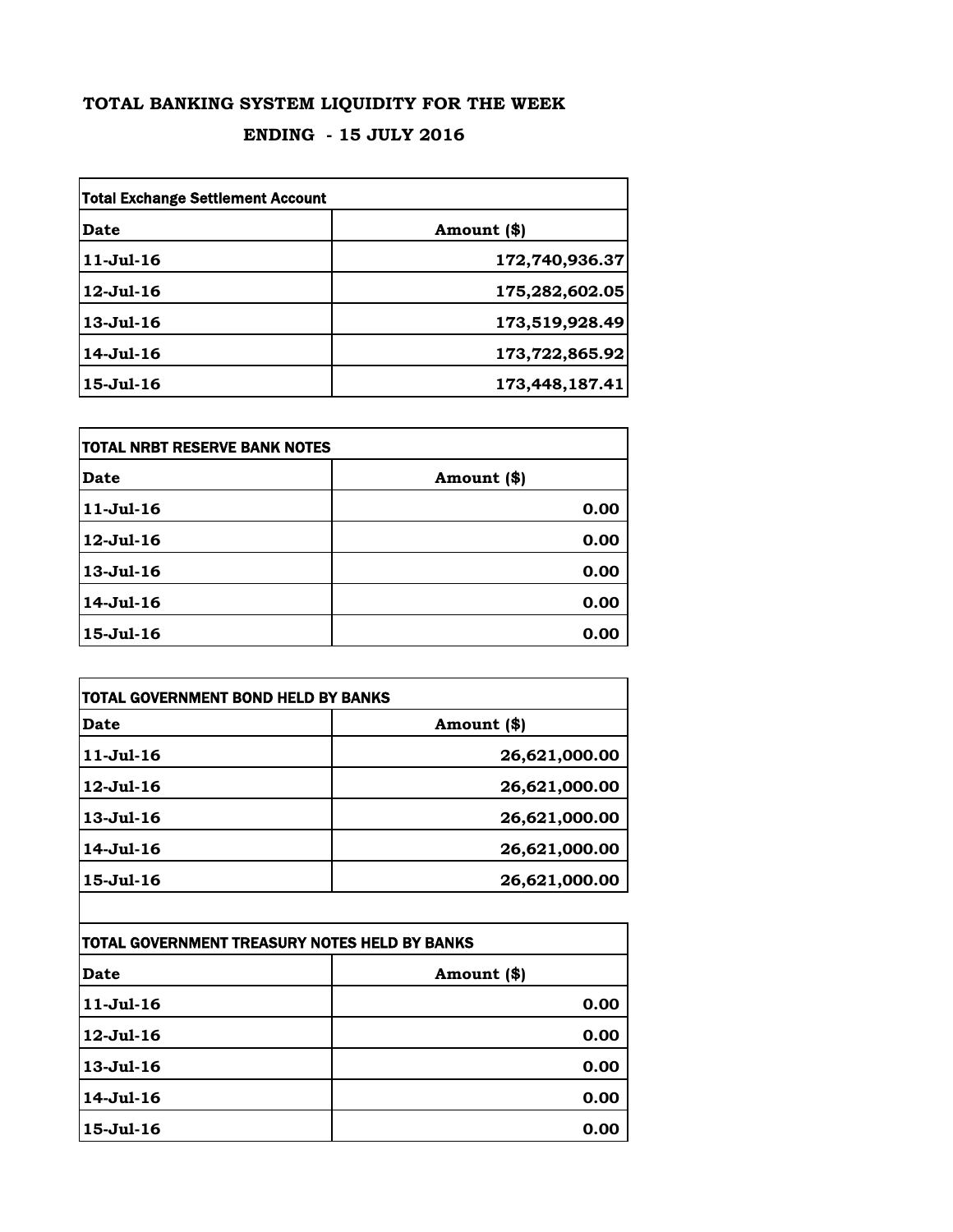| TOTAL BANKING SYSTEM LIQUIDITY FOR THE WEEK<br><b>ENDING - 22 JULY 2016</b> |                |
|-----------------------------------------------------------------------------|----------------|
|                                                                             |                |
| <b>Total Exchange Settlement Account</b>                                    |                |
| Date                                                                        | Amount (\$)    |
| 18-Jul-16                                                                   | 174,636,844.22 |
| 19-Jul-16                                                                   | 177,644,582.28 |
| $20 -$ Jul $-16$                                                            | 177,231,019.30 |
| $21 - Jul - 16$                                                             | 176,890,645.85 |
| $22 -$ Jul-16                                                               | 177,126,585.49 |

| itotal NRBT RESERVE BANK NOTES |             |
|--------------------------------|-------------|
| <b>Date</b>                    | Amount (\$) |
| $18 - Jul - 16$                | 0.00        |
| $19 - Jul - 16$                | 0.00        |
| 20-Jul-16                      | 0.00        |
| $21 - Jul - 16$                | 0.00        |
| $22 -$ Jul-16                  | 0.00        |

| Date             | Amount (\$)   |
|------------------|---------------|
| 18-Jul-16        | 26,621,000.00 |
| 19-Jul-16        | 26,621,000.00 |
| $20 -$ Jul $-16$ | 26,621,000.00 |
| $21 -$ Jul $-16$ | 26,621,000.00 |
| $22 -$ Jul-16    | 26,621,000.00 |

| TOTAL GOVERNMENT TREASURY NOTES HELD BY BANKS |             |
|-----------------------------------------------|-------------|
| <b>Date</b>                                   | Amount (\$) |
| 18-Jul-16                                     | 0.00        |
| 19-Jul-16                                     | 0.00        |
| 20-Jul-16                                     | 0.00        |
| $21 - Jul - 16$                               | 0.00        |
| $22 -$ Jul-16                                 | 0.00        |